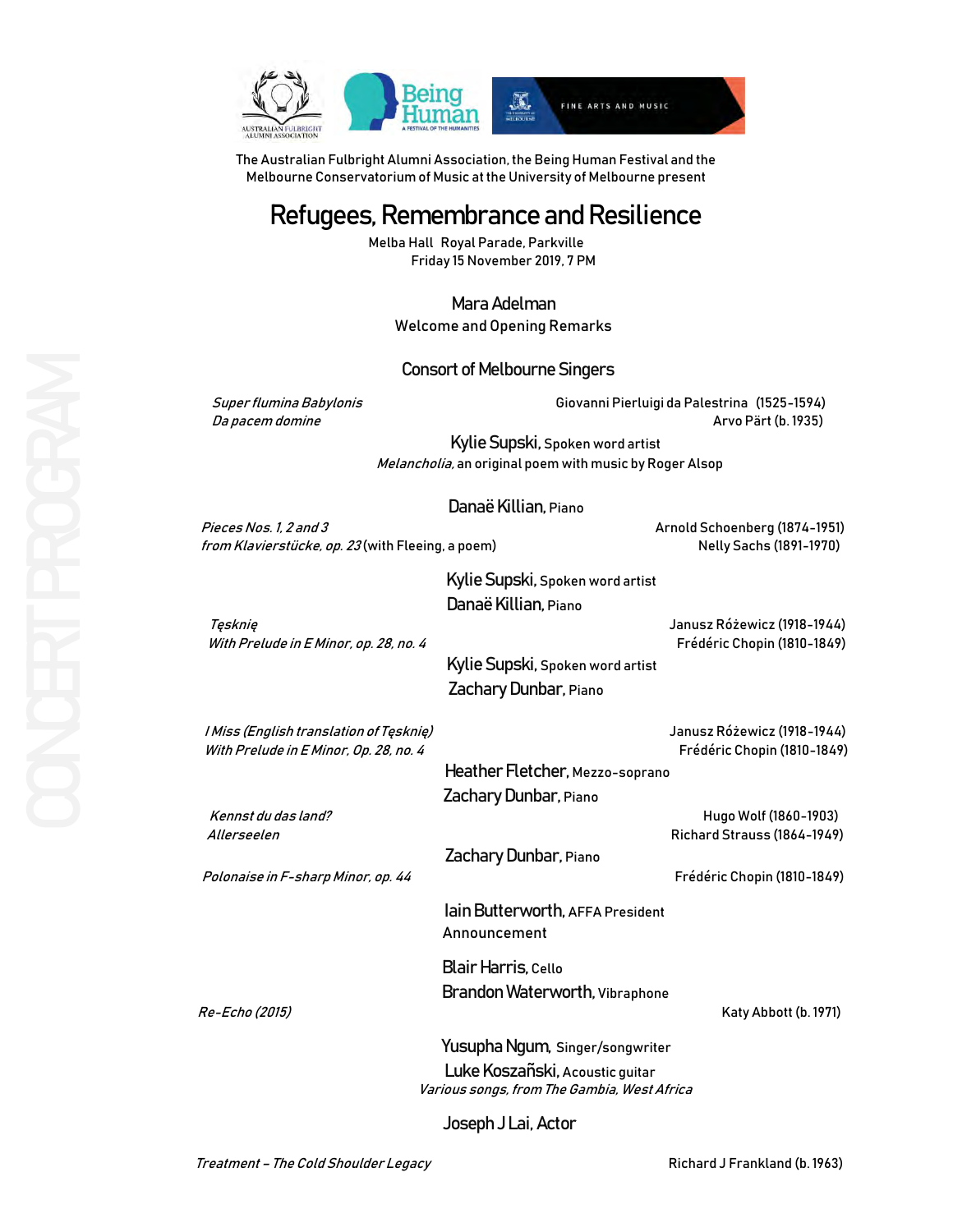## The Consort of Melbourne Steve Hodgson, director



## Dr Zachary Dunbar, pianist & organiser



The Consort of Melbourne has a core membership of eight of the city's finest chamber singers under the artistic direction of Steven Hodgson. Typically performing a capella (unaccompanied) with one singer per part, The Consort of Melbourne champions both historic and contemporary repertoire. Founded by Warren Trevelyan-Jones and Peter Tregear, the Consort gave its debut performance in September 2008 as part of Musica Viva Australia's Menage series. Since then the ensemble has presented a regular concert series at the Melbourne Recital Centre and has been invited to collaborate with groups including the Rolling Stones, Australian Chamber Orchestra, Melbourne Symphony Orchestra, Australian Youth Orchestra, Melbourne Youth Orchestra, Song Company, Ludovico's band and La Compañia. In 2017, Consort appeared alongside British 'space-rock' band Spiritualized for Arts Centre Melbourne's Supersense festival, and with drag legend Taylor Mac for A 24 decade history of popular music, the headline act for the Melbourne Festival. In 2018, Consort gave the on-country premiere of Deborah Cheetham's Eumeralla at the Port Fairy Spring Music Festival and in 2019 performed in its Melbourne and Brisbane premieres with the Melbourne Symphony Orchestra and the University of Queensland Orchestra respectively.

Dr Zachary Dunbar trained as a concert pianist in the US (Rollins College, Yale University) and completed his studies as a Fulbright scholar at the Royal College of Music. He has performed throughout the UK, Netherlands (recorded for Radio Netherlands), Sweden, and the US. While pursuing a concert career, his passion for music and theatre converged in an exploration of the interrelationship of musicality, theatre-making, dramatic writing and acting processes. In the UK, he has created and directed original works across several genres including radio drama (BBC Radio 4), Greek tragedy, musical theatre, Beijing opera, postdramatic theatre, and dance theatre, with productions at the Pleasance Theatre, Bloomsbury Theatre, Brighton Underbelly, Embassy Theatre, Camden People's Theatre, several Edinburgh-fringe productions (Fringe-First nominated) and the prestigious Jungehunde festival (Denmark). He completed a PhD in Greek tragedy and taught for several years at the Royal Central School of Speech and Drama (London), before taking up the post of Senior Lecturer in Theatre and Performing Arts Research Convenor at the Victorian College of the Arts - University of Melbourne. He has scholarly publications in the field of Music theatre and Greek tragedy (Greek Tragedy and the Contemporary Actor, Palgrave-Macmillan 2018). He has also given workshops in acting through song in the UK, US and Australia. Recent original plays in Melbourne include Florida (La Mama) and AntigoneX. (TheatreWorks).

## Heather Fletcher, Mezzo-soprano



Mezzo-soprano Heather Fletcher has performed with Australia's leading opera companies such as Opera Australia, Victorian Opera, State Opera of South Australia, and Pinchgut Opera. Her operatic credits include Dead Man Walking, The Three Hermits, Dialogues des Carmélites, Turandot, Les Noces, The Gypsy Princess, The Merry Widow, Madama Butterfly, The Gondoliers, The Mikado, Carmen, Die Fledermaus, Parsifal, Götterdämmerung, Die Meistersinger von Nürnberg, La Traviata, The Magic Flute, Don Giovanni, Anacréon, Pigmalion, Semele, Ariodante, Acis and Galatea, L'incoronazione di Poppea, and L'Orfeo. Heather's concert experience comprises extensive solo and choral singing in venues such as Carnegie Hall, St Martin-in-the-Fields, Esplanade – Theatres on the Bay (Singapore), the Sydney Opera House, the Shanghai Concert Hall, Hamer Hall, the Melbourne Recital Centre, and the National Gallery of Victoria. She has performed as a soloist in Vivaldi's Gloria, Handel's Messiah and Dixit Dominus, Haydn's Lord Nelson Mass, Pergolesi's Stabat Mater and Rossini's Petite Messe Solennelle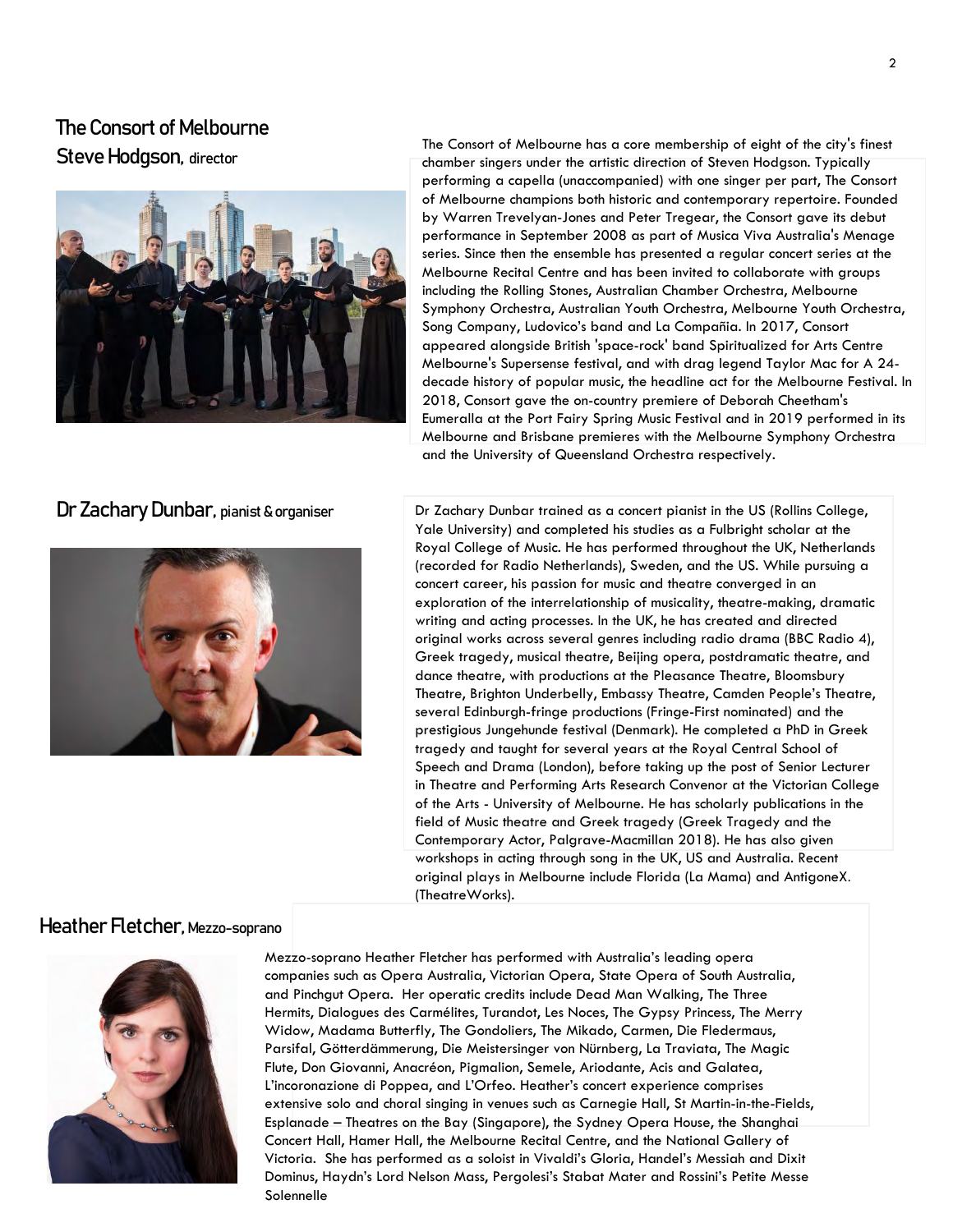## Kylie Supski, spoken word performer



Kylie Supski is a Polish-Australian spoken word artist who performs live frequently all over Melbourne. In 2016, Kylie was a winner of the Melbourne Spoken Word Prize. Kylie's inspiration comes from her personal experiences, all aspects of her life, and the people she is surrounded by. Kylie's interests also expand into theatre. In 2015, she collaborated on an immersive theatre production, The 10CS by Metanoia Theatre. In 2014 she was also involved in Queering the Body at TheatreWorks and the "Gl ry" project by Victorian College of the Arts during the 2014 AIDS Conference. Kylie is greatly concerned with using art as a method of speaking out about social, economic and political inequality. She encourages her audiences towards critical thinking, and to consider the weight of their own powers as citizens. Kylie is passionate about personal autonomy and exploring the beauty of being alive.

Danaë Killian, pianist



Danaë Killian is a Melbourne-based pianist whose poetry-infused performances are known for their intense originality and rare expressive power. Her repertoire ranges across the complete solo piano music of the Second Viennese School, major polyphonic works by JS Bach, and a wealth of Australian compositions. A passionate champion of modern art music, Danaë Killian has delivered over a hundred premieres, performing throughout Europe, China and the USA, as well as in Australia and New Zealand. She has been the recipient of prestigious awards, including the Australian Alumni (W G Walker) Fulbright Postgraduate Scholarship, the Helen Macpherson Smith Scholarship, an Australian Postgraduate Award, and an Australia Award Endeavour Postdoctoral Research Fellowship. Killian is an Honorary Fellow at the University of Melbourne, where she earned her PhD in 2010 with a dissertation on Virginia Woolf's The Waves as a modernist imagining of the harmony of the spheres. Among her many recordings are Arnold Schoenberg: Complete Works for Piano Solo (2015) and Ernest Bloch: Viola and Piano (2018, with Barbara Hornung), both for the Move label. Danaë Killian is a Forest Collective core artist.

## Richard Frankland, poet



Richard Frankland is a proud Gunditjmara Man who lives on country in south-west Victoria.His roles include an Investigator for the Aboriginal Deaths in Custody Royal Commission, Fisherman, Musician, Author, Writer for Live Theatre, Screen Writer, Director of Stage and Screen, Theatrical Producer, CEO, Keynote Speaker for Theatrical Institutions, Workshop Facilitator and Key Note Speaker in Indigenous Issues including Lateral Violence, Cultural Safety, Community Capacity Building and Associate Dean, Associate Professor, Doctor of Visual and Performing Arts and most importantly, Family Man. Despite leaving school at the age of 13, Richard has notched up many academic achievements. In 2007 he completed his Master of Arts at RMIT University with a thesis entitled 'The Art, Freedom and Responsibility of Voice'. In 2019 Richard completed a Doctor of Visual and Performing Arts from the University of Melbourne a dissertation on his life's achievements and contributions towards Indigenous Australian's cultural and community foundations. Richard's current role is the Associate Professor Cross Disciplinary Practice, School of Theatre, Film and Television (University of Melbourne). Richard's lifelong work has been to facilitate the voice of Indigenous Australians via his many public personas. Richard constantly reminds people that: "We are not a problem people, we are people with a problem and that problem was colonization"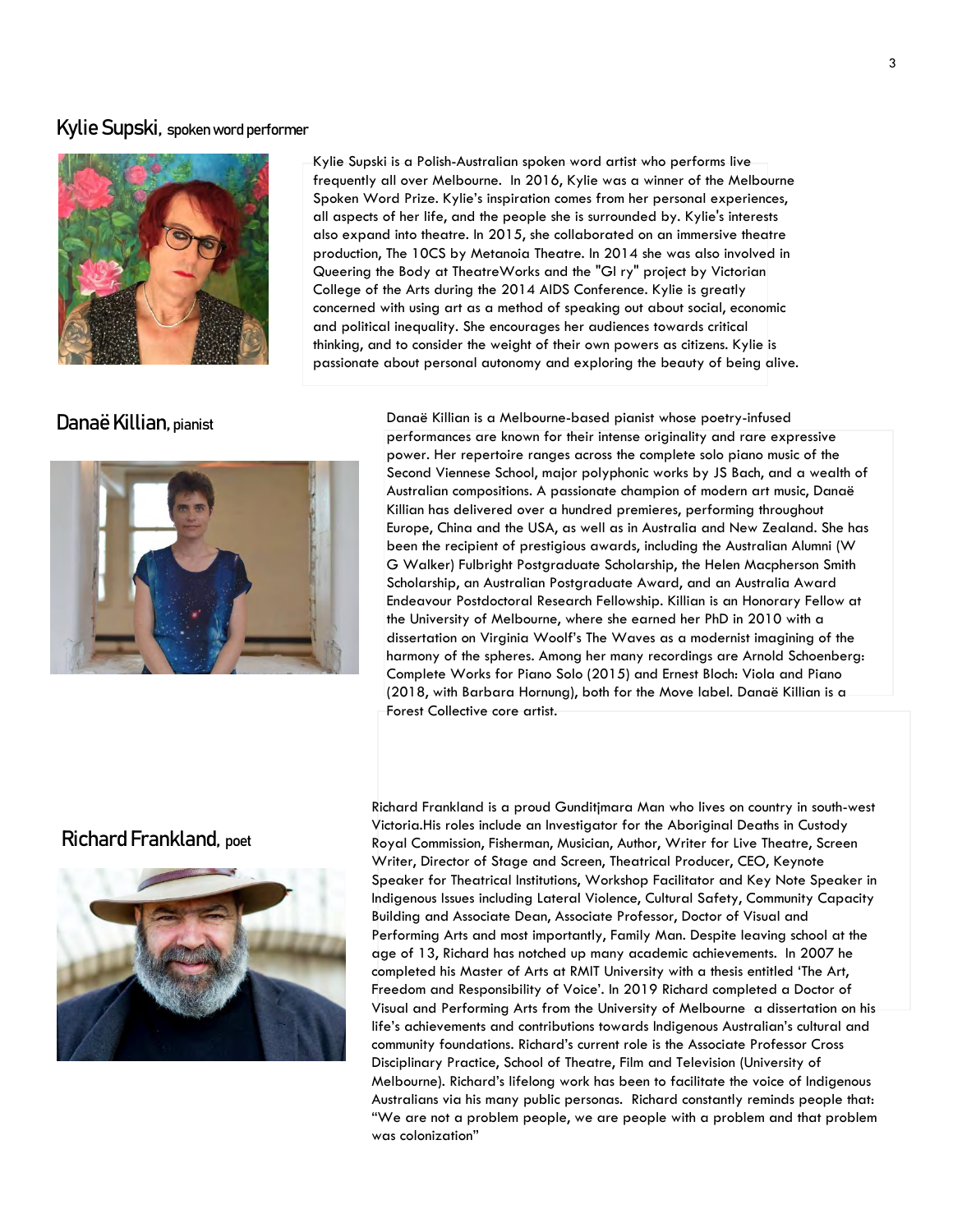## Katty Abbott, composer Gomposer Dr Katy Abbott is Joseph J Lai, actor



### Composer Dr Katy Abbott is

forensically curious about what makes us tick. Her music explores our passions, fears and motivations using contemporary musical flavours in traditional musical settings. Musing on the concepts of connection, place and humour, Abbott's compositions are performed, published and recorded around the world; she has four solo discs of her work on ABC Classics and MOVE records with a fifth on the way. Abbott is Senior Lecturer at Melbourne Conservatorium of Music and is the current Fellow (Music) with Australia Council for the Arts. Katy was recently announced as a winner of the 2019 Paul Lowin Prize. www.katyabbott.com



Joseph began his career in Brisbane working with independent Theatre companies whilst studying Drama at Queensland's University of Technology. He earned a Bachelors degree from Victorian College of the Arts which was followed by a Honours thesis in Tanya Gerstle's Pulse methodology. He subsequently trained at Philippe Gaulier International Theatre School in 2018. Recent performances include An Ideal Husband (MTC), Welcome to Sameville (Shock Therapy Productions, and The Commonwealth Games), Repent or Perish (with Mathew Pastor Victor), and was creator, performer and producer of 2.0 Contact (The Human Project Ensemble, Melbourne Fringe).



and songwriter

Yusupha Ngum is a singer, songwriter, performing artist and a human rights activist. Born in Banjul the capital city of The Gambia, West Africa. He inherited singing from his father, Musa Affia Ngum, a professional musician and pan African. His musical career began in the late 90s with the Rap group called "Galaxy Crew", producing three albums, after which he went solo in 2007, travelling the world, first coming to Australia in 2013 touring with the band called Jaaleekaay, and performing in The Woodford festival, Port Fairy folk Festival, Wollongong folk festival, Sygnet festival, Canberra folk festival, fair bridge folk festival. In 2016, we released our first album named " Crossing Point" in the same year he formed the band called "Affia Band", based in Melbourne. Yusupha Ngum, singer Jacleekaay, and performing in Turney and Turney



Luke Koszañski, Acoustic

Luke Koszański's music is shaped by his father's blues and rock music, and the diverse international artists he has played with from Ethiopia, Gambia, West Papua and India.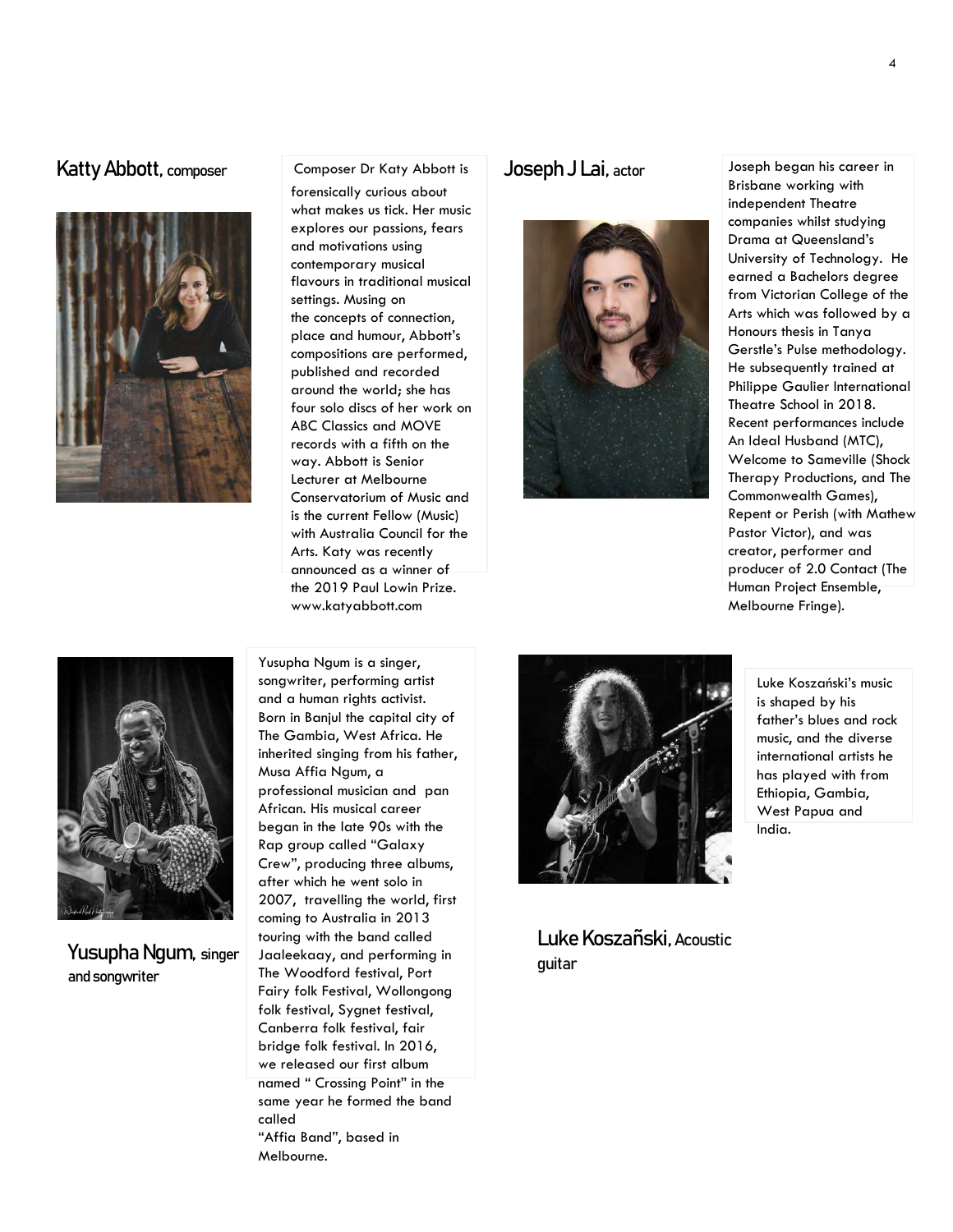## Blair Harris , cellist



Blair Harris is a highly regarded solo cellist and chamber musician, known particularly for his strikingly individual interpretations and innovative collaborative projects. Blair is a member of Southern Cross Soloists, Ensemble Offspring and has a rewarding duo partnership with renowned pianist Caroline Almonte. Over his career, Blair has worked with numerous chamber music ensembles including Australian String Quartet, Streeton Trio, Seraphim Trio, Inventi Ensemble to name a few. These collaborations fuelled with a passion for new work has seen commission and premiere of more than 60 works by Australian and international composers. Blair has performed as guest principal cellist and soloist with the Melbourne Symphony Orchestra, Orchestra Victoria and the Auckland Philharmonia.

Blair Harris performs on a fine cello crafted by Vincenzo Gagliano, Naples, 1859. It was purchased through the kindness and generosity of some dear friends for whom he is eternally grateful.

## Brandon Waterworth, percussionist



Brandon Waterworth is an up and coming percussionist in Melbourne, currently undertaking a BMus with Honours from the Melbourne Conservatorium of Music. During his time at the conservatorium, Brandon has enjoyed performing across in a variety of different ensembles, including the Symphony Orchestra, Wind Symphony, Percussion Ensemble and also concerts with the New Music Studio. Outside of his studies, Brandon has performed with a variety of different artists, most notably Silvie Paladino and James Morrison, as well as an array of different freelance ensembles. His love of music has taken him all across Australia and internationally to the USA and UK, with the highlight of performing as a soloist at the Birmingham Symphony Hall.

## Mara Alderman, Concert compere



Event Curator and Program Speaker is Dr Mara Adelman, Emeritus Associate Professor in Communication from Seattle University. Dr. Adelman received her Ph.D. from the University of Washington. Her dissertation on social support networks and subsequent book, Communicating Social Support (Sage Publication, 1987), won several academic awards. She joined Northwestern University, Chicago in the Department of Communication and in 1994, she moved to Seattle University, Department of Communication. She is author of Beyond Language: Cross-cultural Communication for ESL (co-authored with Deena Levine; Prentice Hall, 1982, 1993) and The Fragile Community (Lawrence Erlbaum Publishers, 1997). Her research and extensive 6 publications focus on cross-cultural communication and adaptation, community building, and social support. Dr Adelman has played a significant role in the resurgence of Salons — social gatherings in which people engage in the art of conversation in pursuit of knowledge and fellowship12. At the request of her university provost, Dr Adelman initiated a highly successful three-year Salon program (delivering over 200 salons), which engaged the whole community in a series of topical seminars and deliberations. These programs were designed to combine both rhetorical and community practices that promote public engagement. In 2012, Dr Adelman was a Fulbright Specialist at the Department of Communication at the University of Mekelle in northern Ethiopia13 and a Fulbright Specialist at the Department of English at Fudan University, Shanghai, China from October-December 201714. In both programs, she developed culture-specific, required courses in Cross-cultural Communication. Her commitment to the refugee crisis motivated Dr. Adelman to write several newspaper articles and create fundraising programs for the refugee camps in Greece. Currently, she is a board member for the Napa Center for Thought and Culture (NCTC), where in April, 2019, she curated 'Frayed Lives: the Global Refugee Crisis' using the salon model.



## Dr Iain Butterworth, AFAA President, Frayed Lives program manager

Iain is trained in community psychology, with an interest in healthy, liveable, sustainable cities and communities. As a Fulbright Visiting Scholar at the University of California, Berkeley in 2003-4, Iain investigated the WHO Healthy Cities approach. In 2017, Iain returned to Berkeley on a Fulbright Alumni Initiative Grant to investigate opportunities for Berkeley to become a North American hub for delivering the UN Global Compact – Cities Programme. Iain has extensive experience in building innovative, intersectoral partnerships between citizens, practitioners and policy makers.